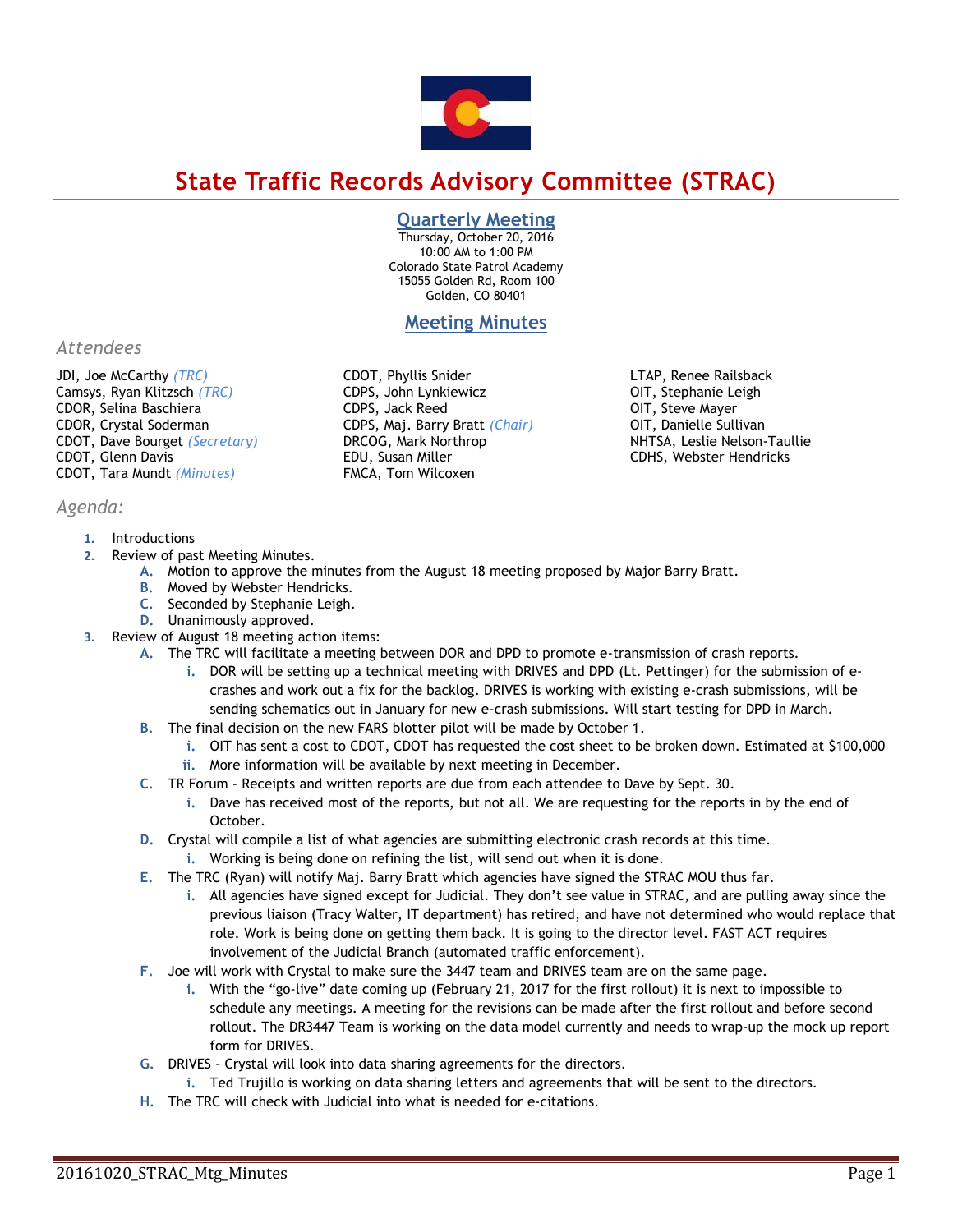**i.** Tabled because Judicial is not available.

#### Action Items:

- 1. TRC to facilitate a meeting between DOR and DPD for e-crash submission
- 2. DOR will set up a technical meeting with DRIVES and DPD
- 3. FARS Blotter Update Alisa/Stephanie
- 4. Requesting the rest of the TR Forum reports to be sent in by end of October
- 5. DOR to send completed list of all agencies submitting e-crashes
- 6. STRAC MOU update (TRC)
- 7. Judicial involvement in STRAC update (TRC)
- 8. TRC Update regarding e-citation from Judicial
- 9. DOR Data Sharing agreements update

### **4.** Status of 405C Projects:

- **A.** 2016 Half of the projects are completed. The annual reports are due by the end of October, and all invoices due by November 15. Two projects were moved to 2017.
- **B.** \$1.3 million was budgeted at the beginning of 2016; the budget is now \$1.1 million. We have already spent the 2013 budget as per NTSA's recommendation. STRAC is currently expending the 2014 & 2015 funding.
- **C.** 2017 Projects: recently had a pre-work meeting for all grantees. All projects/grantees are proceeding.
	- **i.** The new TRC contract is not ready. It will be the same amount as last contract (\$300k).
		- **1.** Some new ideas were purposed to add to the contract. We will talk more at the December meeting.
	- **ii.** New Project "Improvement on Pikes Peak Area Crash Records".
		- **1.** Project does not include Colorado Springs or other city limits only county roads. Improved locations and GPS coordinates will be given to CDOT for last 5 years of data.
		- **2.** Motion to Approve by Maj. Barry Bratt.
		- **3.** Motion Seconded by Crystal Soderman.
		- **4.** Unanimously approved.
- **D.** FARS Blotter will come from the 405C funding. It will be just under \$100k.2018 Solicitations will start going out as soon as possible (November 14 -target date).
	- i. Web link for the STRAC: [https://www.codot.gov/about/committees/strac.](https://www.codot.gov/about/committees/strac)
	- **ii.** Web link for the 405C Traffic Records Program: [https://www.codot.gov/library/traffic/safety-crash](https://www.codot.gov/library/traffic/safety-crash-data/408-traffic-records-program)[data/408-traffic-records-program](https://www.codot.gov/library/traffic/safety-crash-data/408-traffic-records-program)
	- **iii.** NTHSA In the past each state had to put together a Highway Safety Plan. NTHSA is slowly developing an electronic version of this plan. Beginning January 1, projects will be able to be input into this new system.

## Action Items:

10. TRC Contract update

- **5.** New grantees for E-Crash reports submission.
	- **A.** Any new grantees be required to have GPS coordinates entered for all crashes.
	- **B.** The format on the new DR3447 form will be decimal degrees for any GPS coordinates at the POI (Point of Impact).
	- **C.** Any new LRS (linear reference system) projects, GPS coordinates in decimal degrees will be mandatory
- **6.** Revision to the state crash form (DR3447) update (presentation slides attached).
	- **A.** Round 1 is completed and round 2 sessions are underway (2 this afternoon).
	- **B.** Next steps finalize the data model, work on the manual, formatting of the paper form, and plan the rollout.
		- **i.** Implementation will include interfaces with DOR, DOT, all state agencies, and training.
	- **C.** MMUCC compliance of the current 2447 form is at 39.7% of all elements (just the crash form, other elements are derived and/or linked from other sources).
	- **D.** Injury Levels Colorado is adopting the KABCO guidelines from MMUCC.
		- **i.** Required diagrams will need to be revised.
		- **ii.** NHTSA recommends linkages to Department of Health for injury levels.
		- **iii.** FARS wants SBI (Serious Bodily Injury) to be included on the FARS supplemental forms.
	- **E.** STRAC would like to see a newsletter/flyer to add as attachments to the solicitations of new projects, to allow for agencies to prepare (technical changes to software and training).
	- **F.** The crash form is used in courts and can determine the outcome of convictions; this is one of the many challenges. In the future, there may be a possibility of linking the toxicology reports to the crash reports.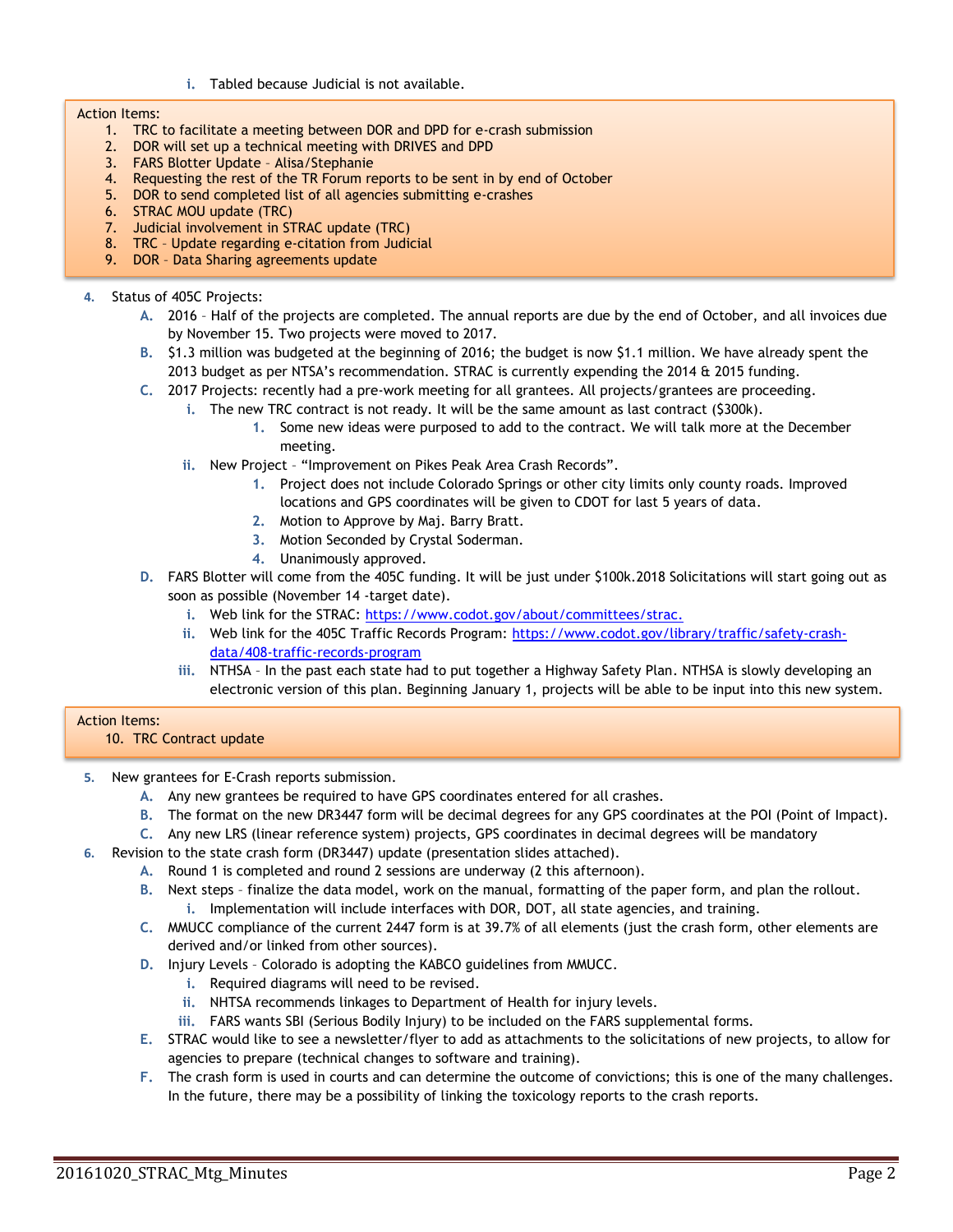**G.** We will be talking about data linkage to toxicology within the next few months, and what can be added to the report form.

#### Action Items:

11. TRC to create a newsletter/flyer to add as attachments to the solicitations of new projects

- **7.** A plan is in place to collect MIRE (Model Inventory Roadway Elements) / FDEs (Fundamental Data Elements) in Roadway file. This will be Federal Requirement within the next 10 years.
	- **A.** The STRAC Strategic Plan does cover data integration (#3.6), and roadway elements (#6.2) for all local roadways (non-DOT).
		- **i.** CDOT will talk about the plan for collecting roadway data at next meeting.
		- **ii.** Future projects new e-crash grantees will be required to provide GPS coordinates (decimal-degree).

#### Action Items:

12. CDOT will discuss plan for collecting roadway data (MIRE) at the December meeting.

- **8.** DOR-DRIVES update:
	- **A.** Currently staff is working on a computer based training (CBT) on how to use the new system, and watching demonstrations. They are working on a plan on how to train those with  $3<sup>rd</sup>$  party access to DOR data.
	- **B.** DRIVES is still building the crash data and adding in about 20 validation points.
		- **i.** The old system would stop at one validation point if there is an error, and reject it. One crash form could be rejected multiple times. Whereas the new system will look at all 20 validation points and send one report back with the rejected crash form.
- **9.** Traffic Records Coordinator (TRC) update:
	- **A.** STRAC really needed someone to move the ideas and plans along full time. Thank you Joe and Ryan for your help and support!
- **10.** 2017 STRAC bi-monthly meeting schedule:
	- **A.** Meetings will continue to be on the third Thursday every other month: February 16, April 20, June 15, August 17, October 19, and December 21. They will continue to be held at CSP. Watch for the meeting invite from David Bourget.
		- i. February 18<sup>th</sup> meeting, DOR will not be able to show up with DRIVES coming on-line February 21st.

#### Action Items:

13. Dave B to send out next year's meeting invites.

- **11.** Elections for the new STRAC Chair and Vice-Chair person has been postponed until the December meeting.
- **12.** Roundtable:
	- **A.** Jack Reed there is a bill going forward that would require the laboratories, police departments, OBH, and Judicial to report toxicology results to Colorado Division of Criminal Justice, and the Department of Public Safety. **i.** It would be helpful to have a linkage from the toxicology reports back to the crash report.
	- **B.** Tom took over for William Copley who retired in April. Tom now manages the grant programs on enforcement for Colorado. FMCA can help with funding for different projects.
		- **i.** A new bill (Bill III) will change the GVWR restrictions from 10,001lbs to 16,001lbs which could affect the data elements on school transportation as well as other commercial vehicles. This Impacts how things are done on the roadside, and the overlay C.
	- **C.** Phyllis The GIS Unit at CDOT),is working on the MIRE roadway data collection. They provide data collection, management, and elements of the MIRE to STRAC stakeholders.
	- **D.** Renee Local Technical Assistance Program (LTAP) is in every state, and helps city and county agencies. LTAP was funded by FHWA for local roadway data. LTAP helps to link locals to CSP, DOR & CDOT.
	- **E.** Susan Miller (Department of Education, board member on the National School State Board of Directors for Transportation Administration) is looking for crash data on school vehicles to use for training and statistics.
	- **F.** Webster Marijuana in the toxicology screenings should not be singled out, as other drugs are just as harmful. We're missing prescription drugs.
	- **G.** Crystal the backlog of Denver crash reports, started to build up 3-4 weeks ago (about 7,000 of them so far). They are trying to work through them. Crash reports back log started from Jan-Feb of this year and is now up to Jun-Jul records. This accounts for 2,000 records per week; approximately 14,000 total. They are hoping to get through these by the end of November.
	- **H.** Selina assessment on the data sharing rulemaking occur after DRIVES first roll out.